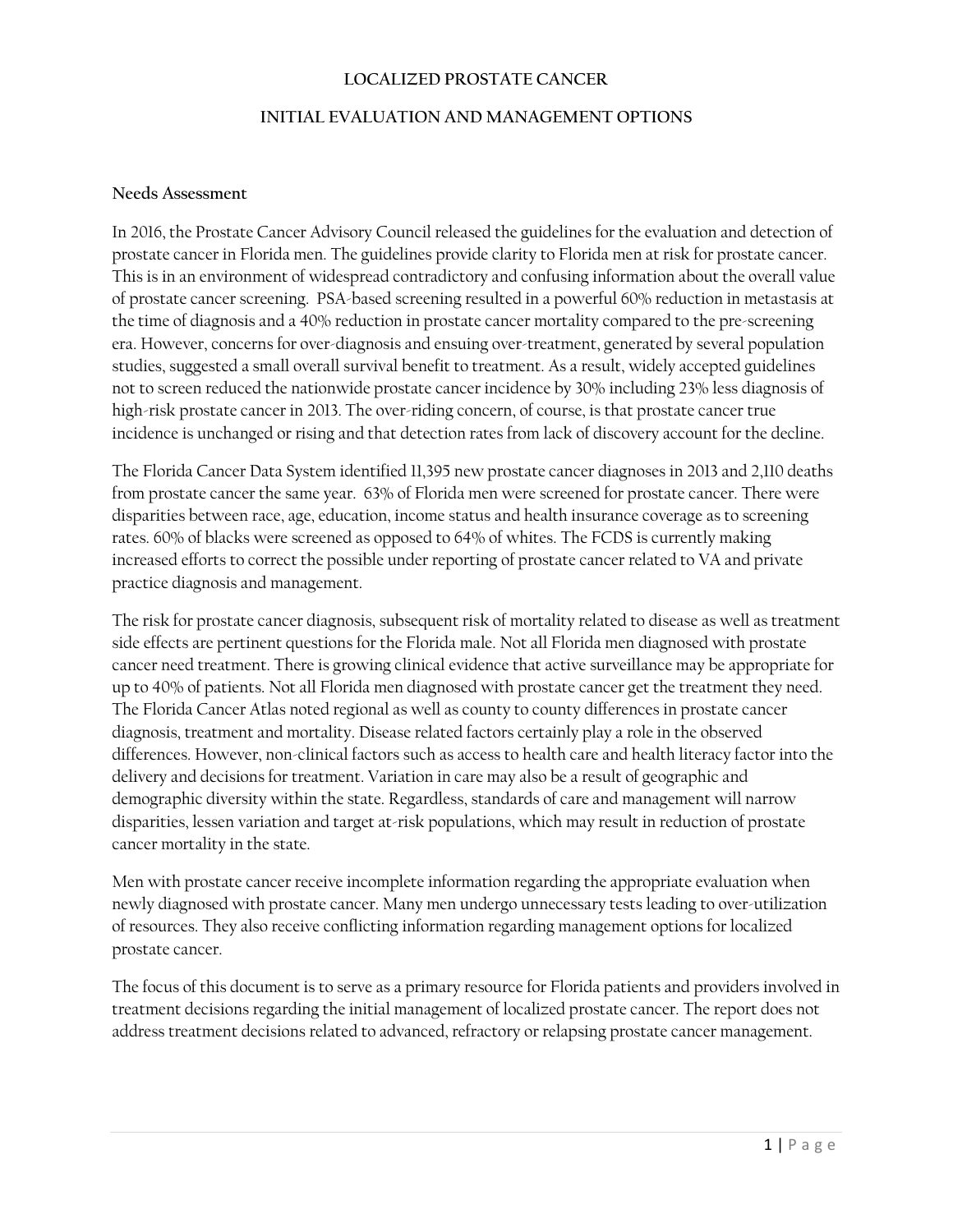# **Risk Stratification**

Risk stratification at the time of diagnosis of prostate cancer is recommended to enhance treatment selection, predict presence of metastatic disease, and provide prognostic information following treatment. The key elements included in risk stratification include the findings from digital rectal examination, pre biopsy serum PSA results, and prostate biopsy findings. Table 1 lists the components included in standard risk stratification. The most commonly employed risk stratification model utilized is based upon outcomes of patients undergoing definitive radiation therapy or radical prostatectomy. The best use of the risk stratification system will occur when all components have been evaluated and included. The findings obtained from the digital rectal exam should be used to assign a clinical T stage to the cancer. The clinical T stage is based upon the tumor size, location, and involvement of adjacent organs as detailed in Table 1. The pre biopsy PSA value is important in differentiating between low, intermediate and high risk groups. PSA density is calculated based upon the pre biopsy PSA and prostate volume noted on prostate ultrasound. In the presented risk stratification system, PSA density is only utilized in assigning very low risk disease.

Once prostate cancer has been noted in the biopsy specimens the pathologist will report the number of cores involved, the percentage of cancer noted in each biopsy core, and the grade of prostate cancer within each involved core. It is important to ensure that the prostate biopsy performed has included at least 12 cores evaluating all regions of the prostate. In patients with less than 12 cores sampled or limited sampling of all regions of the prostate, the biopsy data may not accurately represent the true volume or grade of the cancer. Repeat biopsy in patients with less than 12 cores may be recommended, especially in patients considering active surveillance. The number of cores involved and the percentage of each core involved with cancer has an impact on the assigned risk categories as listed in Table 2. As with other cancers, a higher grade is indicative of having a more aggressive cancer. For years the Gleason scoring system has been utilized to assign the grade of prostate cancers. The Gleason score is calculated by adding the two most prominent grades noted within tumor and can range from 2-10. In contemporary series it is rare for a Gleason score to be less than 3+3=6, which is considered low risk. In order to simplify the Gleason scoring system a grade grouping system has been proposed. This grade grouping system will report a grade as I (3+3=6), II (3+4=7), III (4+3=7), IV (Gleason score 8), and V (Gleason score 9-10). It is becoming more common for the pathologist to report both the Gleason score and the corresponding grade grouping.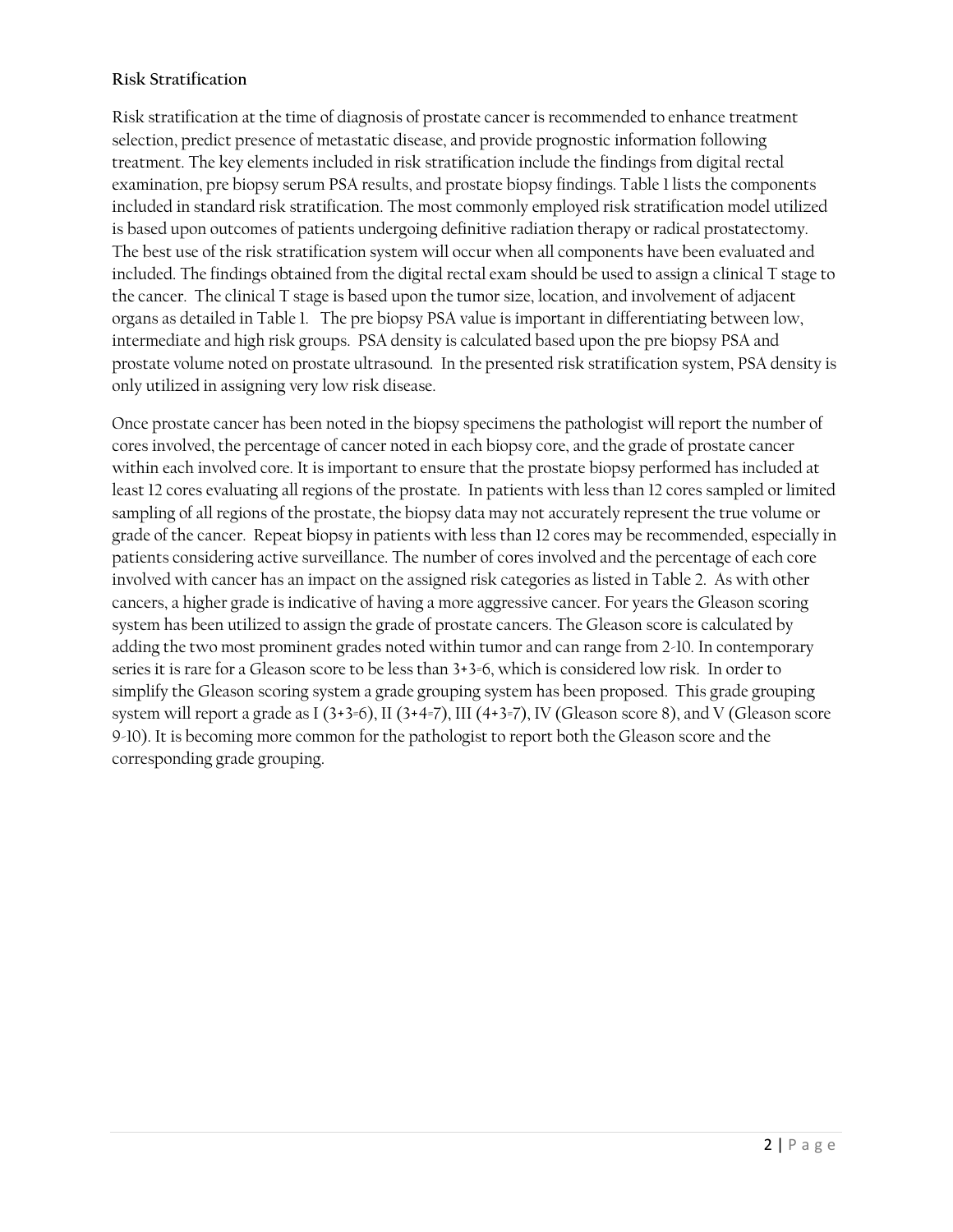# **Table 1**

| Clinical and Pathologic Features used for risk stratification                        |  |  |
|--------------------------------------------------------------------------------------|--|--|
| Digital rectal exam                                                                  |  |  |
| Tl                                                                                   |  |  |
| No palpable tumor or not visible on imaging<br>$\circ$                               |  |  |
| $\bullet$ T <sub>2</sub>                                                             |  |  |
| T <sub>2</sub> tumor involves one half or less than one lobe<br>$\Omega$             |  |  |
| T2b tumor involves more than one half of one lobe but not both lobes<br>$\Omega$     |  |  |
| T <sub>2</sub> c tumor involves both lobes<br>$\Omega$                               |  |  |
| $\bullet$ T3                                                                         |  |  |
| T3a extracapsular extension (unilateral or bilateral)<br>$\circ$                     |  |  |
| T3b tumor involves seminal vesicle(s)<br>$\circ$                                     |  |  |
| <b>T4</b>                                                                            |  |  |
| Tumor is fixed or invades adjacent structures other than seminal vesicles<br>$\circ$ |  |  |
| <b>PSA</b>                                                                           |  |  |
| <b>PSA Density</b>                                                                   |  |  |
| Calculated based upon pre biopsy PSA value and prostate volume measured by           |  |  |
| ultrasound performed at the time of biopsy                                           |  |  |
| Prostate Biopsy                                                                      |  |  |
| Gleason score/grade group<br>$\bullet$                                               |  |  |
| Number of cores involved                                                             |  |  |
| % of cancer within individual cores                                                  |  |  |

While it is very common for patients to undergo imaging studies for the staging of other malignancies, radiographic staging is only recommended prostate cancer patients classified as having high risk disease at the time of diagnosis. Additional radiographic staging is not recommended in patients with low and intermediate risk disease due to the reported rates of metastatic disease being less than 5% in these patient populations. Approximately 15% of newly diagnosed patients will be classified as having high risk disease and are recommended to undergo additional radiographic staging to rule out the presence of metastatic disease prior to initiating definitive therapy. Ruling out metastatic disease in this population is important due to the associated increased rate of metastatic disease and the dramatic change in recommended treatments in patients with documented metastatic disease. The risk of having metastatic disease ranges from 7-90% in high risk patients, depending on individual risk factors. Standard radiographic evaluation for patients with high risk disease prior to treatment should include cross sectional imaging of the abdomen and pelvis and a whole body bone scan. CT and MRI imaging are performed primarily to assess nodal staging and evaluation of nodal metastasis is based on radiographic node size. While these imaging modalities have a specificity approaching 100% their sensitivity remains low, <10%, due to the poor detection of metastatic lymphatic invasion. Whole body bone scan is utilized for detecting bone metastasis which will be present in 7-39% of patients with PSA values between 20-50 ng/ml, 19-90% of patients with T3 disease, and 17-30% of patients with Gleason 8 disease. The specificity of bone scans is low due to the common findings of non-cancer related abnormalities, however the negative predictive value is >85% in patients with normal bone scans. At this time PET CT scan is not considered a routine component of staging prostate cancer at the time of initial diagnosis.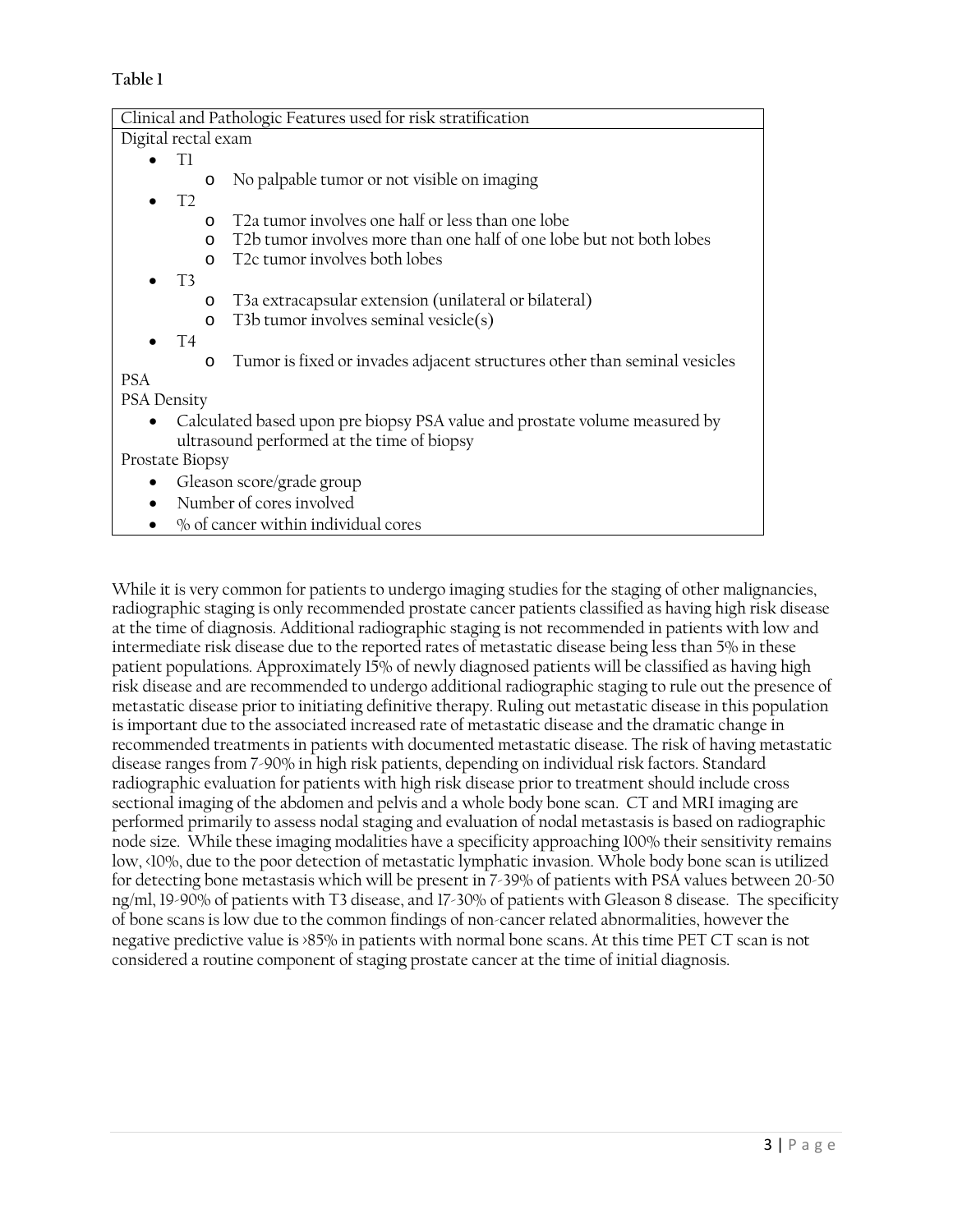**Table 2**

| <b>Risk Category</b> | Clinical and Pathologic Features                                                                                                                                                 |
|----------------------|----------------------------------------------------------------------------------------------------------------------------------------------------------------------------------|
| Very Low             | cT <sub>1</sub> c<br>Gleason score <6/grade group I<br>$PSA \triangleleft 10$ ng/ml<br>Fewer than 3 positive biopsy cores, <50% cancer in each core<br>PSA density <0.15 ng/ml/g |
| Low                  | $T1-T2a$<br>Gleason score <6/grade group I<br>$PSA \triangleleft 10$                                                                                                             |
| Intermediate         | T <sub>2</sub> b-T <sub>2</sub> c or<br>Gleason 3+4=7/grade group II or<br>Gleason 4+3=7/grade group III or<br>PSA 10-20 ng/ml                                                   |
| High                 | $T3a$ or<br>Gleason score 8/grade group IV or<br>Gleason score 9-10/grade group V<br>$PSA > 20$ ng/ml                                                                            |
| Very High            | $T3b-T4$ or<br>Primary Gleason pattern 5/grade group 5 or<br>Greater than 4 cores with Gleason score 8-10/grade group IV or V                                                    |

With the proper data in place a risk category can be assigned as presented in Table 2. The presented risk stratification system is endorsed by the National Comprehensive Cancer Network and is considered when recommending treatment approaches. In addition to the risk stratification system based upon clinical and pathologic tumor features, a patient's other medical conditions and life expectancy must be taken into consideration when making treatment decisions. It is important to note that if a patient is asymptomatic and has a less that 5-year life expectancy that no additional evaluation or treatment of their prostate cancer is recommended. Table 3 outlines recommended treatment options based upon patient life expectancy and tumor risk stratification.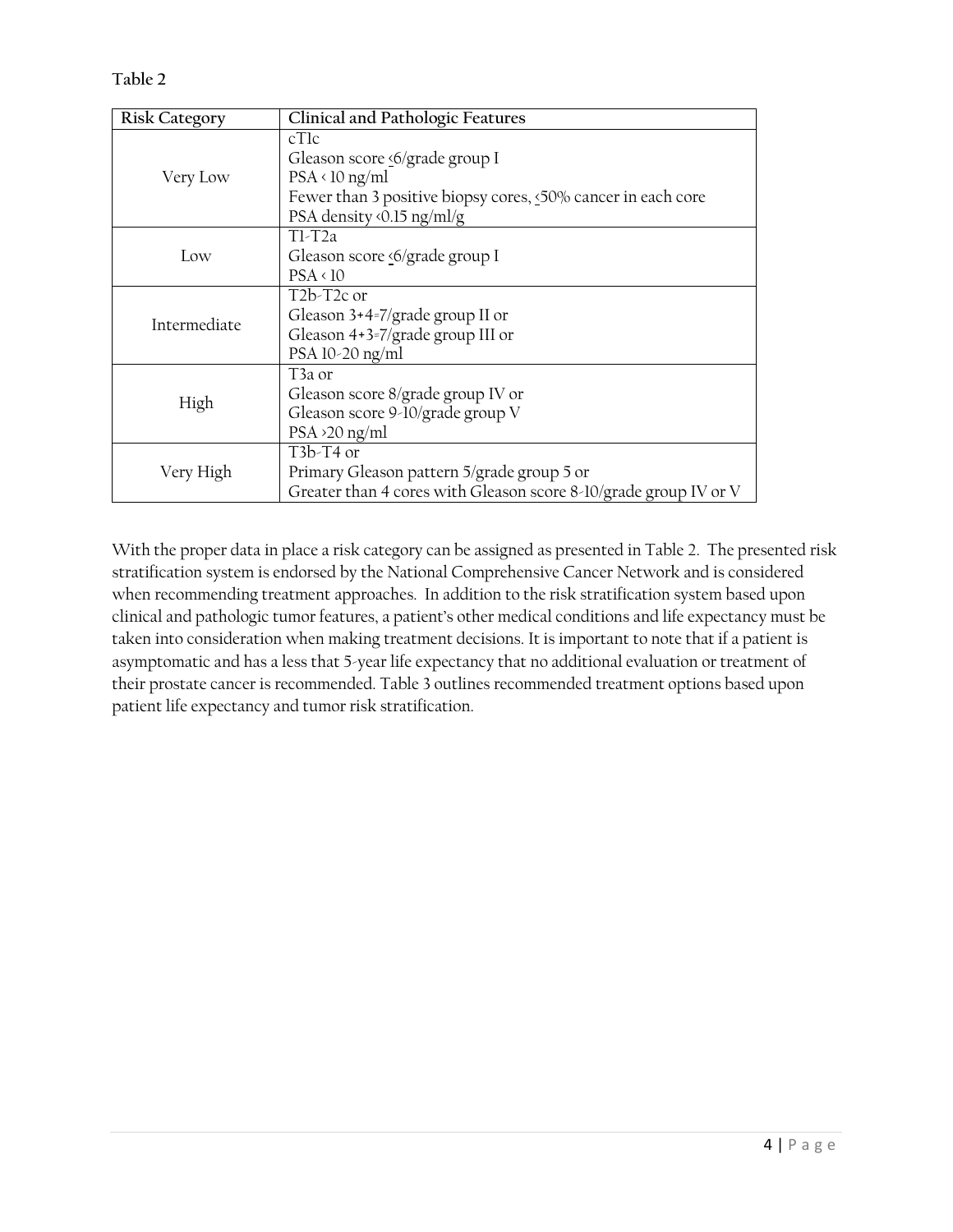| <b>Risk Stratification Group</b> | <b>Treatment Options</b>                                                                       |
|----------------------------------|------------------------------------------------------------------------------------------------|
| Very Low                         | Life Expectancy > 20 years                                                                     |
|                                  | Active Surveillance<br>• Radiation Therapy<br>Radical Prostatectomy                            |
|                                  | Life Expectancy 10-20 years                                                                    |
|                                  | Active Surveillance                                                                            |
|                                  | Life Expectancy <10 years                                                                      |
|                                  | Observation                                                                                    |
|                                  | Life Expectancy >10 years                                                                      |
| Low                              | Active Surveillance<br>Radiation Therapy<br>Radical Prostatectomy<br>Life Expectancy <10 years |
|                                  | Observation                                                                                    |
|                                  | Life Expectancy >10 years                                                                      |
| Intermediate                     | Radiation Therapy<br>Radical Prostatectomy<br>Life Expectancy <10 years                        |
|                                  | Radiation Therapy<br>Observation                                                               |
| High                             | Radiation Therapy plus Androgen Deprivation Therapy                                            |
|                                  | Radical Prostatectomy with Lymph node dissection                                               |
|                                  | Radiation Therapy plus Androgen Deprivation Therapy                                            |
| Very High                        | Radical Prostatectomy with Lymph node dissection                                               |
|                                  | Androgen Deprivation Therapy alone                                                             |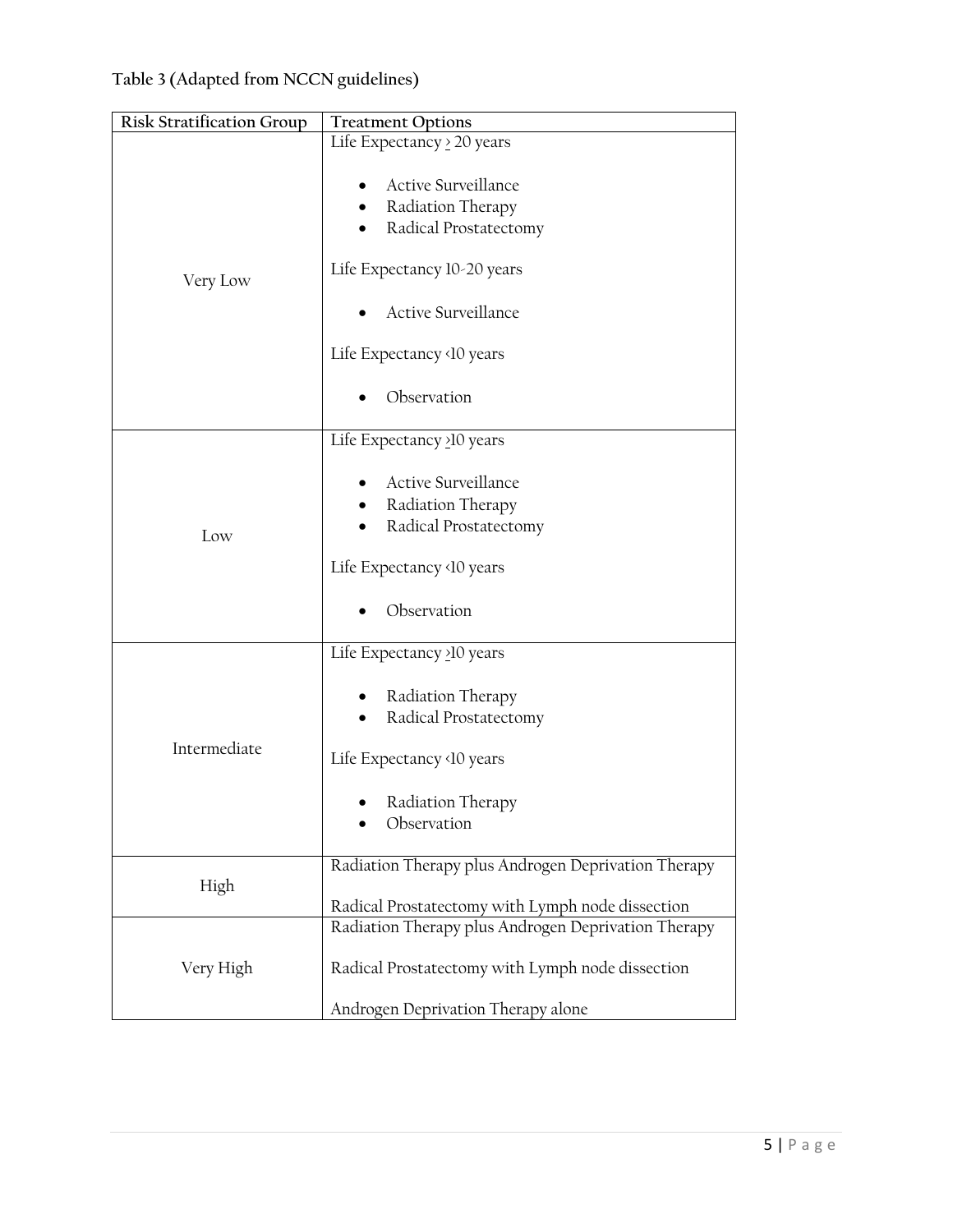#### **Management options**

- o **Active Surveillance**
- o **Surgery**
- o **Radiation Therapy**
- o **Alternative Modalities**
	- o **Cryotherapy**
	- o **HIFU**
	- o **RFA**

### <span id="page-5-0"></span>**[Active Surveillance](#page-12-0)**

#### *Rationale:*

Active Surveillance for men with prostate cancer involves scheduled and careful monitoring and results in the avoidance or postponement of immediate treatment. Low risk prostate cancer may never require treatment. Additionally, postponing treatment may not significantly reduce the chance for cure. Patients on active surveillance, therefore, can be spared the potential side effects of treatment as well as the cost. With appropriate surveillance, patients can subsequently be reclassified to higher risk for progression and receive definitive treatment at that time.

#### *Patient selection:*

The critical issue in the choice of active surveillance is the identification of patients at low or very low risk for prostate cancer progression over an extended time-period. Inclusion criteria include:

- 1. Low pathological grade (Gleason 6)
- 2. Low stage (clinically localized T1 or T2a)

3. Low volume ( no more than 2 cores positive and no more than 50% positive of any core based on an at least 10 core biopsy)

4. PSA less than 10 ng/mL, PSAD less than 0.15 ng/mL

Additional inclusion/exclusion criteria for AS may include assessment of risk factors related to age, life expectancy, race, family history and patient preference. For patients with a life expectancy less than 5 years and low-grade prostate cancer, watchful waiting (WW) without repeated prostate biopsy may be more appropriate. On the other hand, patients with a life expectancy greater than 20 years will potentially be subjected to decades of invasive surveillance testing and may need to be considered for treatment at diagnosis. Other diagnostic tests for assessment of progression risk include mpMRI to optimize patient selection for active surveillance and subsequent monitoring as well as molecular prognostic tests.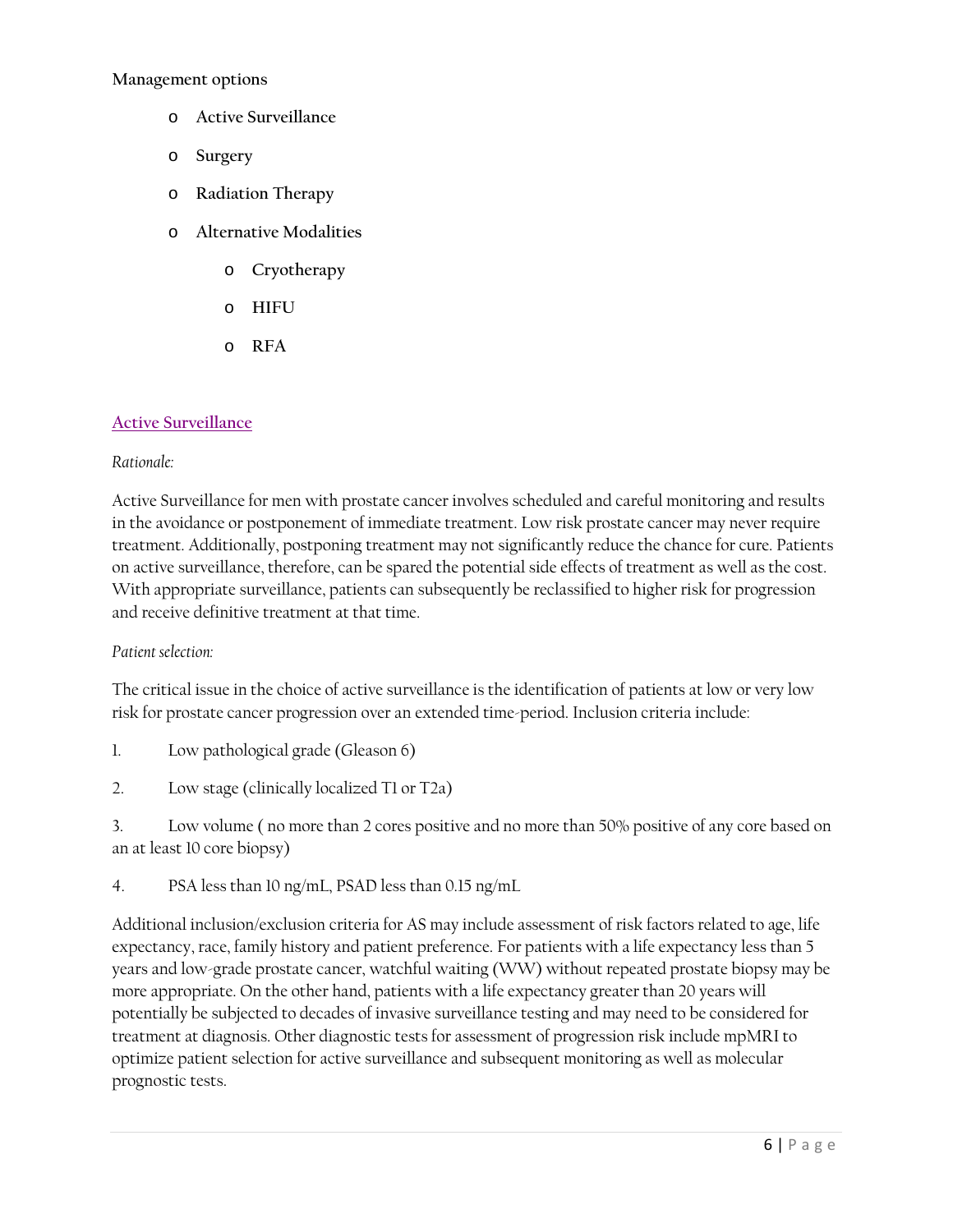From the standpoint of race-related risk, African American ethnicity is associated with an increased incidence of prostate cancer, which includes earlier age of onset, higher PSA levels, higher Gleason scores and more advanced disease at presentation. These associations are multifactorial and may, in part, reflect issues related to access to health care as well as genetic and environmental factors. There is data to reflect an increased risk for progression of disease for African American men on active surveillance.

# *Surveillance Strategy:*

The primary parameters for monitoring AS patients for potential progression of disease include PSA, DRE and repeat prostate biopsy. No clinical studies have defined the appropriate testing intervals or criteria to trigger active treatment intervention. The JOP Prostate Cancer Clinical Guidelines from 11/2014 suggest a PSA at six-month intervals, annual DRE and confirmatory biopsy at 12-18 months. The JOP recommended subsequent biopsies at every 12-24 month intervals. Variable guidelines exist for the interval of subsequent prostate biopsies and range from one year (NCCN) to as high as 5 years (Cancer Care Ontario).

PSA parameters that may trigger a re-assessment include a doubling time of less than 3 years or a rise of PSA value greater than 10 to 15.

The initial confirmatory prostate biopsy is intended to detect higher-grade disease that may have been missed on the original positive biopsy. Subsequent biopsies and/or MRI are intended to detect biological progression.

# *Outcomes:*

In the PRIAS study of 5302 patients with low-risk prostate cancer, 52% of men at 5 years and 73% of men at 10 years had discontinued active surveillance. 62% did so because of biopsy reclassification to higher risk disease. In the Johns Hopkins experience, 1298 men were followed for a median of 5 years with annual prostate biopsy. The cumulative incidences of up-grading were 26% at 10 years and 31% at 15 years. The 10 and 15-year rates of curative intervention were 50 and 57% respectively. The 15-year prostate-cancer-mortality was only 0.4% and emphasized the extremely low risk of active surveillance as a management strategy. Quality of life analyses suggest that AS is associated with a higher qualityadjusted life expectancy than initial treatment with external beam radiation therapy or radical prostatectomy.

# *Summary:*

Active surveillance plays a significant role in the management of low-risk prostate cancer and may be appropriate in up to 40% of patients initially diagnosed. All treatment choices depend on the informed patient decision with full knowledge of advantages and disadvantages associated with treatment and non-treatment approaches.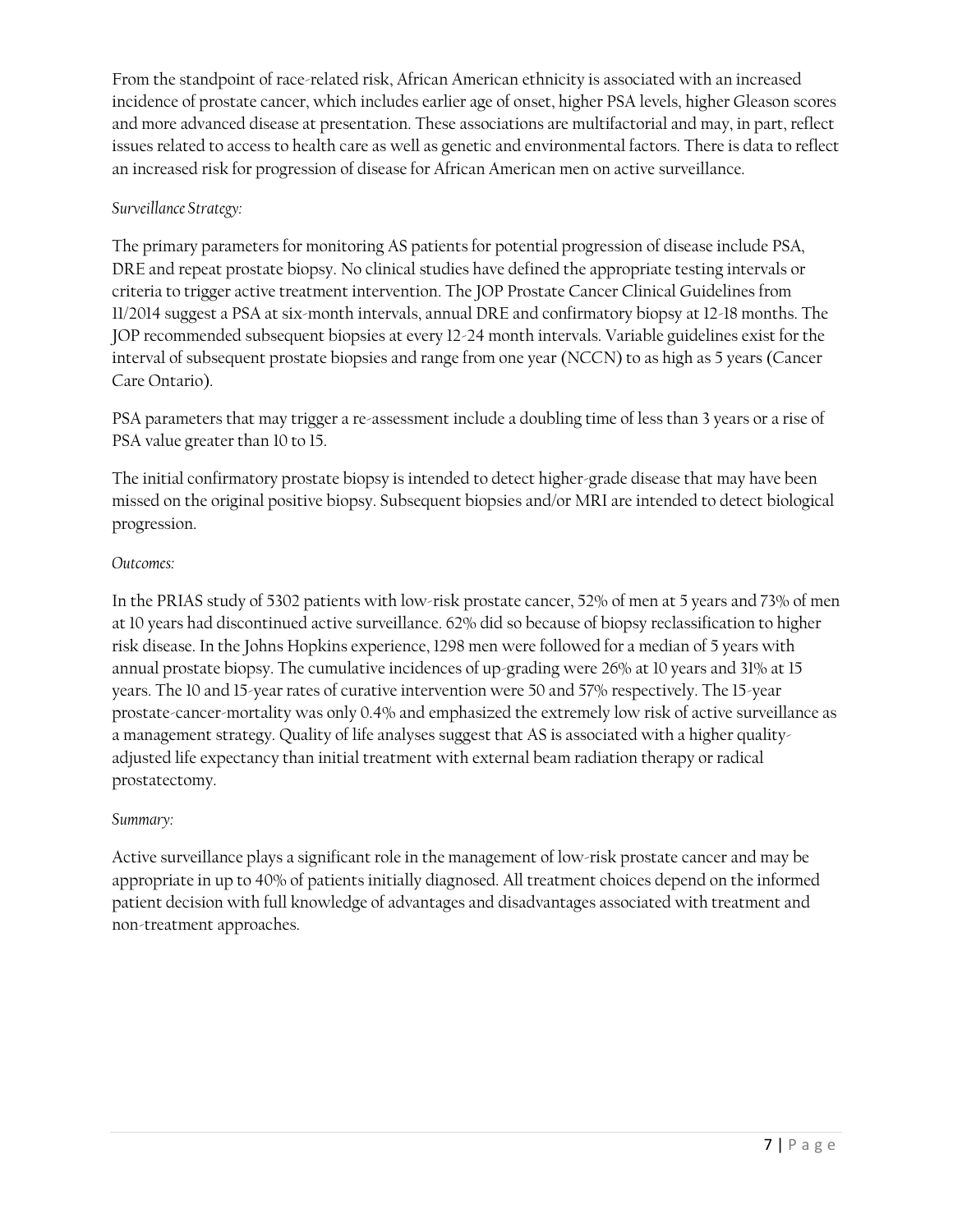## <span id="page-7-0"></span>**[Surgery](#page-12-1)**

The goals of surgical therapy for prostate cancer are to remove all of the cancer while limiting urinary and sexual side effects. During the surgery the entire prostate and seminal vesicles are removed, a pelvic lymph node dissection will be performed in select patients. Following removal of the prostate the remaining bladder is sutured to the urethra. A catheter will be left in place for 7-14 days while the patient heals from surgery. Patient selection for surgery is very important, consideration must be given to a patient's life expectancy, competing health conditions, risk of disease recurrence, and patient tolerance of potential treatment related side effects. Many of the potential complications of prostatectomy are not unique to this surgery including bleeding requiring blood transfusion, infection, and injury to adjacent organs. The occurrences of these complications are low, occurring in less than 5% of patients. Specific complications associated with prostatectomy include: urinary incontinence, erectile dysfunction, bladder neck contracture and urine leak.

Prior to surgery, careful discussions must occur regarding impact on sexual function, urinary function, and potential for positive surgical margins. Controlled urination should be achieved in over 80% of men within 12 months of surgery. Recovery of erectile function can be noted in 25-80% within 12 months of surgery. Critical components for recovery of erectile function following surgery are the quality of erections prior to surgery, patient age, and the extent of nerve sparing that can be performed at the time of surgery. Unfortunately, nerve sparing surgery cannot be offered to all patients due to extent of disease which may necessitate excision the nerves at the time of surgery.

The surgery can be accomplished with a standard open approach or a laparoscopic (with or without robotic assistance) approach. Less often employed approaches include perineal prostatectomy or a pure laparoscopic prostatectomy. A lymph node dissection may be omitted in low risk patients due to the low, <5%, risk of lymph node metastasis in this patient population. The cure rates achieved with prostatectomy are closely associated with pathologic tumor staging and the surgical margin status.

If adverse pathology features are reported present in the prostate specimen (extracapsular extension, extension of cancer to the surgical margin or the seminal vesicles) there is an increased risk of cancer recurrence and cancer mortality after 10 years from surgery. Thus, a detailed discussion with the patient must proceed to address the risks and benefits of proceeding with radiation therapy within six months from surgery. This treatment approach is called adjuvant radiation therapy. Three randomized prospective studies have demonstrated a decrease in cancer recurrence and mortality with the use of adjuvant radiation therapy.

Following prostatectomy patients are monitored for cancer recurrence by monitoring PSA values. The PSA level should be undetectable after surgery. A rising PSA following surgery is typically the first sign that the cancer has returned, and is considered a biochemical recurrence. Biochemical recurrence, or a rising PSA, within 10 years of surgery is noted in 18%, 35%, and 45% of low, intermediate, and high risk patients respectively. Death from prostate cancer within 10 years of surgery is noted in 0.3%, 3%, and 5% of low, intermediate, and high risk patients respectively.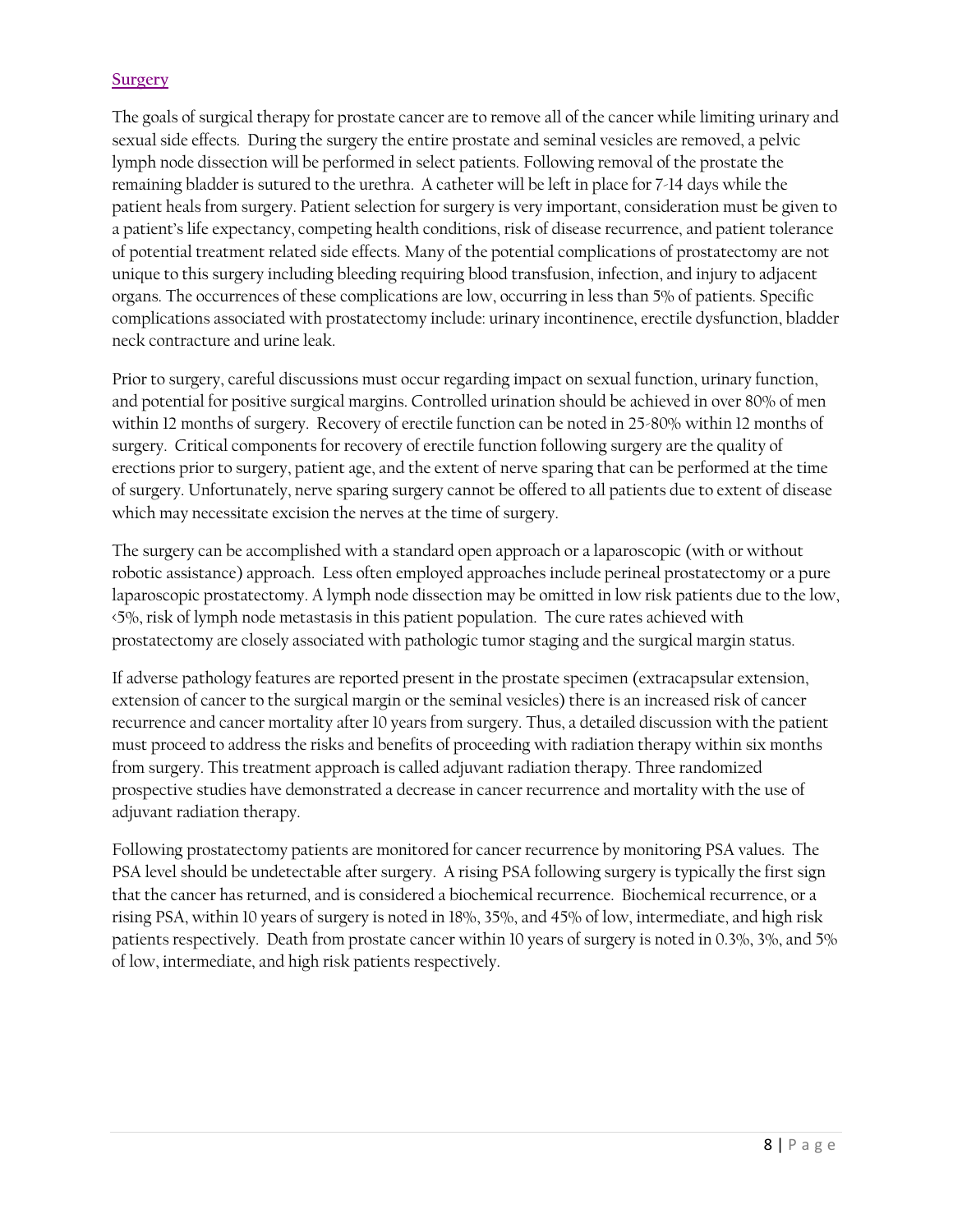# <span id="page-8-0"></span>**[Radiation Therapy](#page-13-0)**

Various radiotherapy options exist with unique treatment and technical issues related to each modality. Options for treatment include intensity modulated radiotherapy (IMRT), stereotactic body radiotherapy (SBRT), low-dose rate brachytherapy, and high-dose rate brachytherapy. -

IMRT is a form of external beam photon therapy that uses multiple radiation beam and/or arcs to provide a highly conformal treatment of the prostate with normal tissue sparing of adjacent organs, such as the rectum and bladder.

SBRT generally utilizes photon-based IMRT treatment to deliver hypofractionated radiation treatment usually in five or fewer fractions of treatment.

Low-dose rate brachytherapy utilizes radioactive seeds that are implanted based on pretreatment and intraoperative image-guidance according to a computer optimized planning algorithm.

High-dose rate brachytherapy uses temporary catheters implanted in the prostate to allow for the delivery of a high-activity radiation source, again based on image-guidance and optimization algorithms.

All allow for the delivery of highly conformal radiotherapy. There is no evidence that combinations of therapies are required for the treatment of **low-risk prostate cancer** given the low-risk of extra capsular disease extension and the favorable biochemical control rates associated with the use of monotherapy.

Options for **intermediate-risk prostate cancer** include IMRT, SBRT, low-dose rate brachytherapy, and high-dose rate brachytherapy. Additionally, combination therapy of external beam combined with brachytherapy can be also considered.

For **high-risk prostate cancer** 24-36 months of androgen deprivation therapy (ADT) as an adjunct to either external beam radiotherapy alone or external beam radiotherapy combined with brachytherapy is recommended.

ADT can cause sexual side effects, hot flashes, decreased bone mineral density, gynecomastia, depression, fatigue, and weight gain. Patients who receive long-term ADT versus short-term ADT experience these symptoms for a longer period of time.

## *Hypofractionation*

Traditionally, EBRT is delivered with standard daily fractionation schedules with about 1.8-2.0 Gy per day. The rationale for this approach is that most tumors are thought to have rapid proliferation and are best treated with standard fractionation. There is mounting evidence that certain tumors, including prostate cancer, may be effectively treated with accelerated regimens of external beam radiotherapy employing daily dose fractions of 3.0 Gy or higher. Clinical trials support the use of moderate dose hypofractionation radiotherapy protocols demonstrating comparable effectiveness and minimal risk of increased acute side effects or late complication. Patients at risk for late effects of radiotherapy (including but not limited to pre-existing lower urinary tract symptoms [LUTS], transurethral resection of the prostate [TURP], and anticoagulant usage) may be better served with conventional fractionation.

## *Proton beam Radiation Therapy*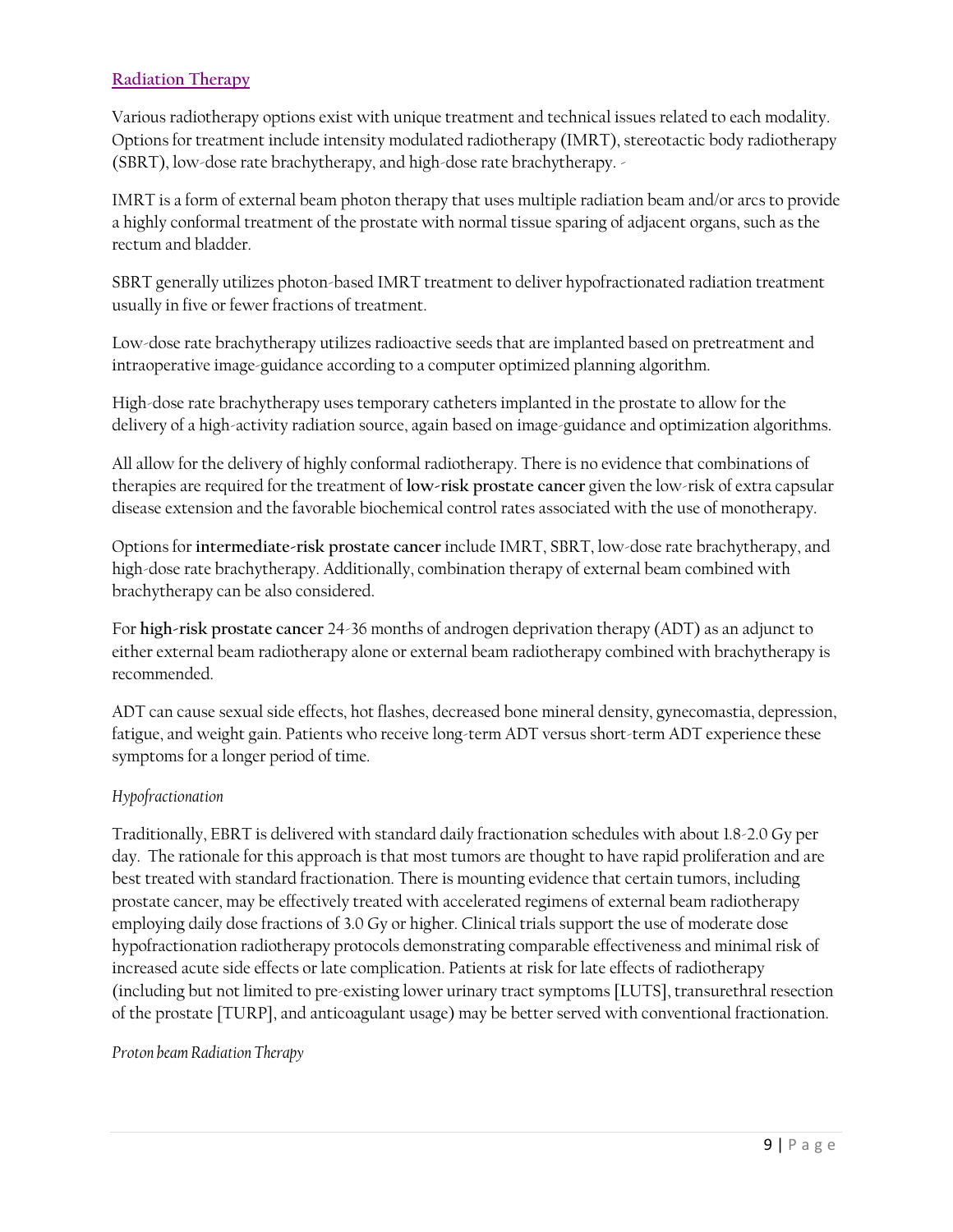The predominant forms of EBRT are delivered by photon therapy, generated by a machine such as a linear accelerator or by a radioactive source such as a cobalt-60 unit. Proton therapy utilizes positive charged particles with superior physic advantages over photons as they deposit radiation dose at precise targets, with sparing of normal tissues beyond defined tumor targets. A lack of evidence demonstrating clinical advantages of proton therapy over other forms of radiation and non-radiation treatment has led to the ABIM Foundation Choosing Wisely statement endorsed by ASTRO: "Don't routinely recommend proton beam therapy for prostate cancer outside a prospective clinical trial or registry."

## **Alternative Modalities**

There are other treatment options that use either cold or heat temperatures to destroy prostate tissue. **Cryotherapy** (freezing) is the oldest modality and has been available for decades. **High Intensity Focused Ultrasound** (HIFU) is available and was FDA approved to destroy prostate tissue and some surgeons use it as an option. **RADIOFREQUENCY ABLATION** and **LASER** are currently investigational.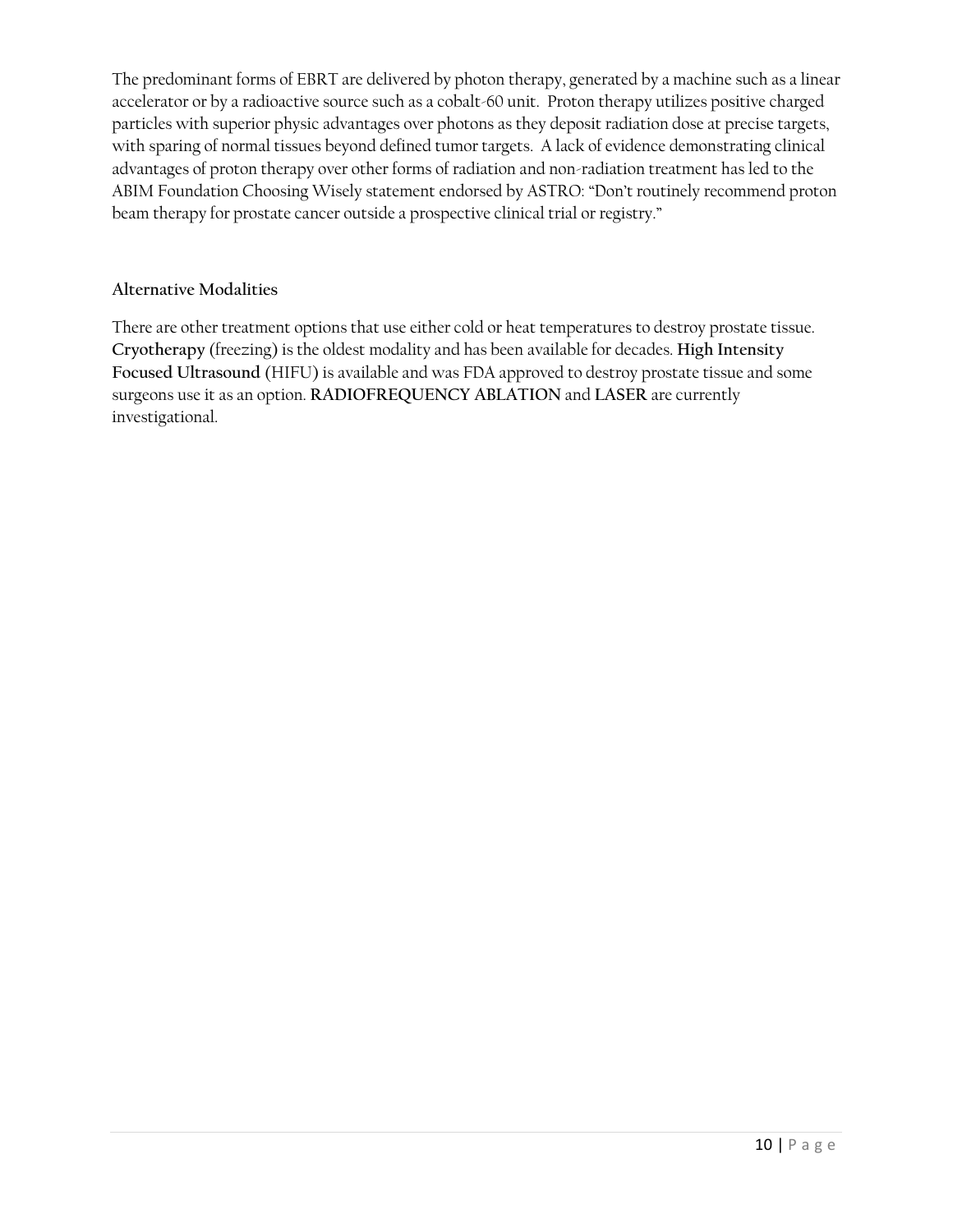# **GUIDELINE STATEMENTS**

# SHARED DECISION MAKING (SDM)

- 1. Counseling of patients to select a management strategy for localized prostate cancer should incorporate shared decision making and explicitly consider cancer severity (risk category), patient values and preferences, life expectancy, pre-treatment general functional and genitourinary symptoms, expected post-treatment functional status, and potential for salvage treatment. (Strong Recommendation; Evidence Level: Grade A)
- 2. Prostate cancer patients should be counseled regarding the importance of modifiable healthrelated behaviors or risk factors, such as smoking and obesity. (Expert Opinion)
- 3. Clinicians should encourage patients to meet with different prostate cancer care specialists (e.g., urology and either radiation oncology or medical oncology or both), when possible to promote informed decision making. (Moderate Recommendation; Evidence Level: Grade B)
- 4. Effective shared decision making in prostate cancer care requires clinicians to inform patients about immediate and long-term morbidity or side effects of proposed treatment or care options. (Clinical Principle)
- 5. Clinicians should inform patients about suitable clinical trials and encourage patients to consider participation in such trials based on eligibility and access. (Expert Opinion)

# CARE OPTIONS BY CANCER SEVERITY/RISK GROUP

# Very Low-/Low-Risk Disease

- 6. Clinicians should not perform abdomino-pelvic CT or routine bone scans in the staging of asymptomatic very low- or low-risk localized prostate cancer patients. (Strong Recommendation; Evidence Level: Grade C)
- 7. Clinicians should recommend active surveillance as the best available care option for very low-risk localized prostate cancer patients. (Strong Recommendation; Evidence Level: Grade A)
- 8. Clinicians should recommend active surveillance as the preferable care option for most lowrisk localized prostate cancer patients. (Moderate Recommendation; Evidence Level: Grade B)
- 9. Clinicians may offer definitive treatment (i.e. radical prostatectomy or radiotherapy) to select low-risk localized prostate cancer patients who may have a high probability of progression on active surveillance. (Conditional Recommendation; Evidence Level: Grade B)
- 10. Clinicians should not add ADT along with radiotherapy for low-risk localized prostate cancer with the exception of reducing the size of the prostate for brachytherapy. (Strong Recommendation; Evidence Level: Grade B)
- 11. Clinicians should inform low-risk prostate cancer patients considering whole gland cryosurgery that consequent side effects are considerable and survival benefit has not been shown in comparison to active surveillance. (Conditional Recommendation; Evidence Level: Grade C)
- 12. Clinicians should inform low-risk prostate cancer patients who are considering focal therapy or high intensity focused ultrasound (HIFU) that these interventions are not standard care options because comparative outcome evidence is lacking. (Expert Opinion)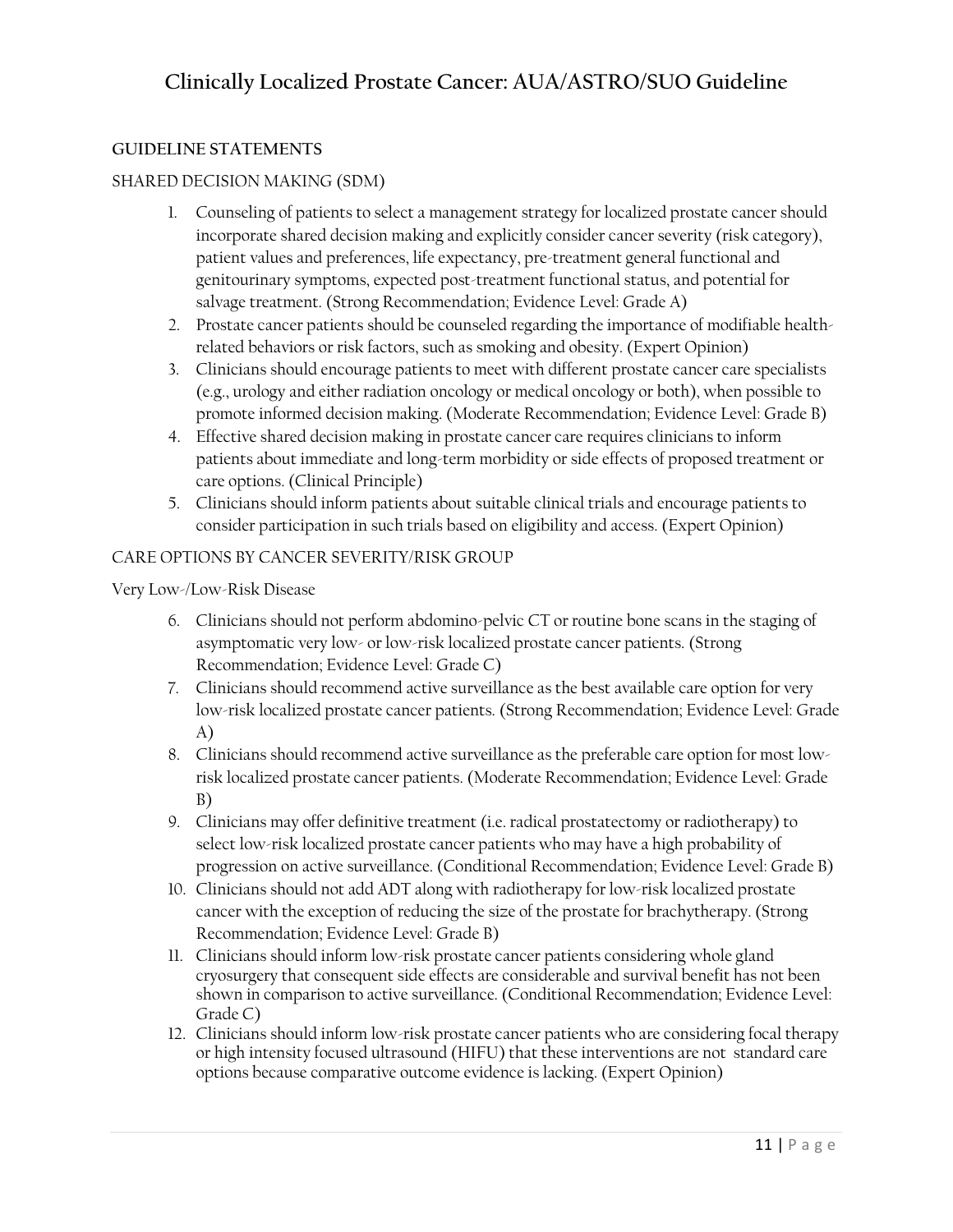- 13. Clinicians should recommend observation or watchful waiting for men with a life expectancy ≤5 years with low-risk localized prostate cancer. (Strong Recommendation; Evidence Level: Grade B)
- 14. Among most low-risk localized prostate cancer patients, tissue based genomic biomarkers have not shown a clear role in the selection of candidates for active surveillance. (Expert Opinion)

# Intermediate-Risk Disease

- 15. Clinicians should consider staging unfavorable intermediate-risk localized prostate cancer patients with cross sectional imaging (CT or MRI) and bone scan. (Expert Opinion)
- 16. Clinicians should recommend radical prostatectomy or radiotherapy plus androgen deprivation therapy (ADT) as standard treatment options for patients with intermediaterisk localized prostate cancer. (Strong Recommendation; Evidence Level: Grade A)
- 17. Clinicians should inform patients that favorable intermediate-risk prostate cancer can be treated with radiation alone, but that the evidence basis is less robust than for combining radiotherapy with ADT. (Moderate Recommendation; Evidence Level: Grade B)
- 18. In select patients with intermediate-risk localized prostate cancer, clinicians may consider other treatment options such as cryosurgery. (Conditional Recommendation; Evidence Level: Grade C)
- 19. Active surveillance may be offered to select patients with favorable intermediate-risk localized prostate cancer; however, patients should be informed that this comes with a higher risk of developing metastases compared to definitive treatment. (Conditional Recommendation; Evidence Level: Grade C)
- 20. Clinicians should recommend observation or watchful waiting for men with a life expectancy ≤5 years with intermediate-risk localized prostate cancer. (Strong Recommendation; Evidence Level: Grade A)
- 21. Clinicians should inform intermediate-risk prostate cancer patients who are considering focal therapy or HIFU that these interventions are not standard care options because comparative outcome evidence is lacking. (Expert Opinion)

## High-Risk Disease

- 22. Clinicians should stage high-risk localized prostate cancer patients with cross sectional imaging (CT or MRI) and bone scan. (Clinical Principle)
- 23. Clinicians should recommend radical prostatectomy or radiotherapy plus ADT as standard treatment options for patients with high-risk localized prostate cancer. (Strong Recommendation; Evidence Level: Grade A)
- 24. Clinicians should not recommend active surveillance for patients with high-risk localized prostate cancer. Watchful waiting should only be considered in asymptomatic men with limited life expectancy (≤5 years). (Moderate Recommendation; Evidence Level: Grade C)
- 25. Cryosurgery, focal therapy and HIFU treatments are not recommended for men with highrisk localized prostate cancer outside of a clinical trial. (Expert Opinion)
- 26. Clinicians should not recommend primary ADT for patients with high-risk localized prostate cancer unless the patient has both limited life expectancy and local symptoms. (Strong Recommendation; Evidence Level: Grade A)
- 27. Clinicians may consider referral for genetic counseling for patients (and their families) with high-risk localized prostate cancer and a strong family history of specific cancers (e.g., breast, ovarian, pancreatic, other gastrointestinal tumors, lymphoma). (Expert Opinion)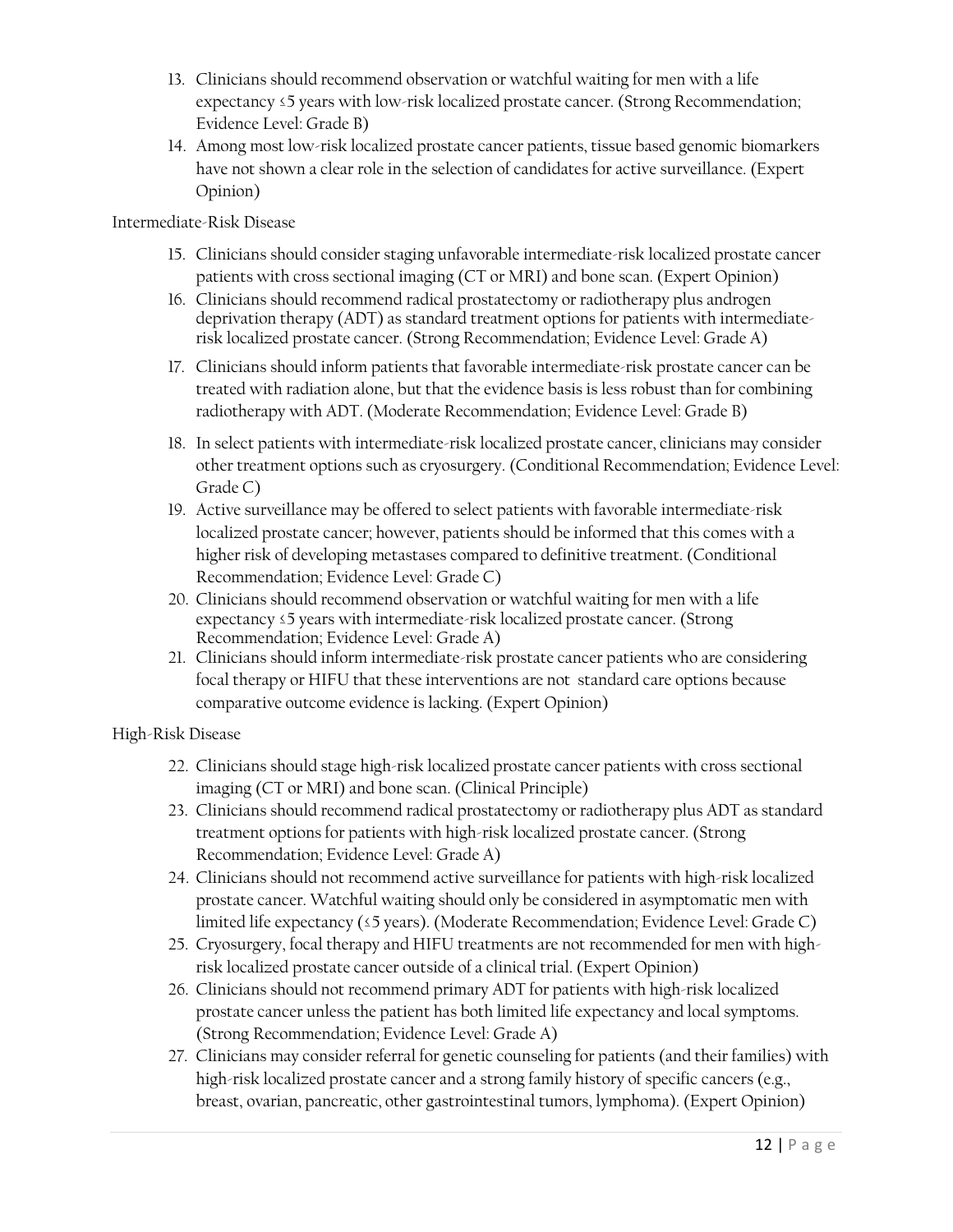### RECOMMENDED APPROACHES AND DETAILS OF SPECIFIC CARE OPTIONS

### <span id="page-12-0"></span>[Active Surveillance](#page-5-0)

- 28. Localized prostate cancer patients who elect active surveillance should have accurate disease staging including systematic biopsy with ultrasound or MRI-guided imaging. (Clinical Principle)
- 29. Localized prostate cancer patients undergoing active surveillance should have routine surveillance PSA testing and digital rectal exams. (Strong Recommendation; Evidence Level: Grade B)
- 30. Localized prostate cancer patients undergoing active surveillance should be encouraged to have a confirmatory biopsy within the initial two years and surveillance biopsies thereafter. (Clinical Principle)
- 31. Clinicians may consider multiparametric prostate MRI as a component of active surveillance for localized prostate cancer patients. (Expert Opinion)
- 32. Tissue based genomic biomarkers have not shown a clear role in active surveillance for localized prostate cancer and are not necessary for follow up. (Expert Opinion)
- 33. Clinicians should offer definitive treatment to localized prostate cancer patients undergoing active surveillance who develop adverse reclassification. (Moderate Recommendation; Evidence Level: Grade B)

#### <span id="page-12-1"></span>**[Surgery](#page-7-0)**

- 34. Clinicians should inform localized prostate cancer patients that younger or healthier men (e.g., <65 years of age or >10 year life expectancy) are more likely to experience cancer control benefits from prostatectomy than older men. (Strong Recommendation; Evidence Level: Grade B)
- 35. Clinicians should inform localized prostate cancer patients that open and robot-assisted radical prostatectomy offer similar cancer control, continence recovery, and sexual recovery outcomes. (Moderate Recommendation; Evidence Level: Grade C)
- 36. Clinicians should inform localized prostate cancer patients that robotic/laparoscopic or perineal techniques are associated with less blood loss than retropubic prostatectomy. (Strong Recommendation; Evidence Level: Grade B)
- 37. Clinicians should counsel localized prostate cancer patients that nerve-sparing is associated with better erectile function recovery than non-nerve sparing. (Strong Recommendation; Evidence Level: Grade A)
- 38. Clinicians should not treat localized prostate cancer patients who have elected to undergo radical prostatectomy with neoadjuvant ADT or other systemic therapy outside of clinical trials. (Strong Recommendation; Evidence Level: Grade A)
- 39. Clinicians should inform localized prostate cancer patients considering prostatectomy, that older men experience higher rates of permanent erectile dysfunction and urinary incontinence after prostatectomy compared to younger men. (Strong Recommendation; Evidence Level: Grade B)
- 40. Pelvic lymphadenectomy can be considered for any localized prostate cancer patients undergoing radical prostatectomy and is recommended for those with unfavorable intermediate-risk or high-risk disease. Patients should be counseled regarding the common complications of lymphadenectomy, including lymphocele development and its treatment. (Expert Opinion)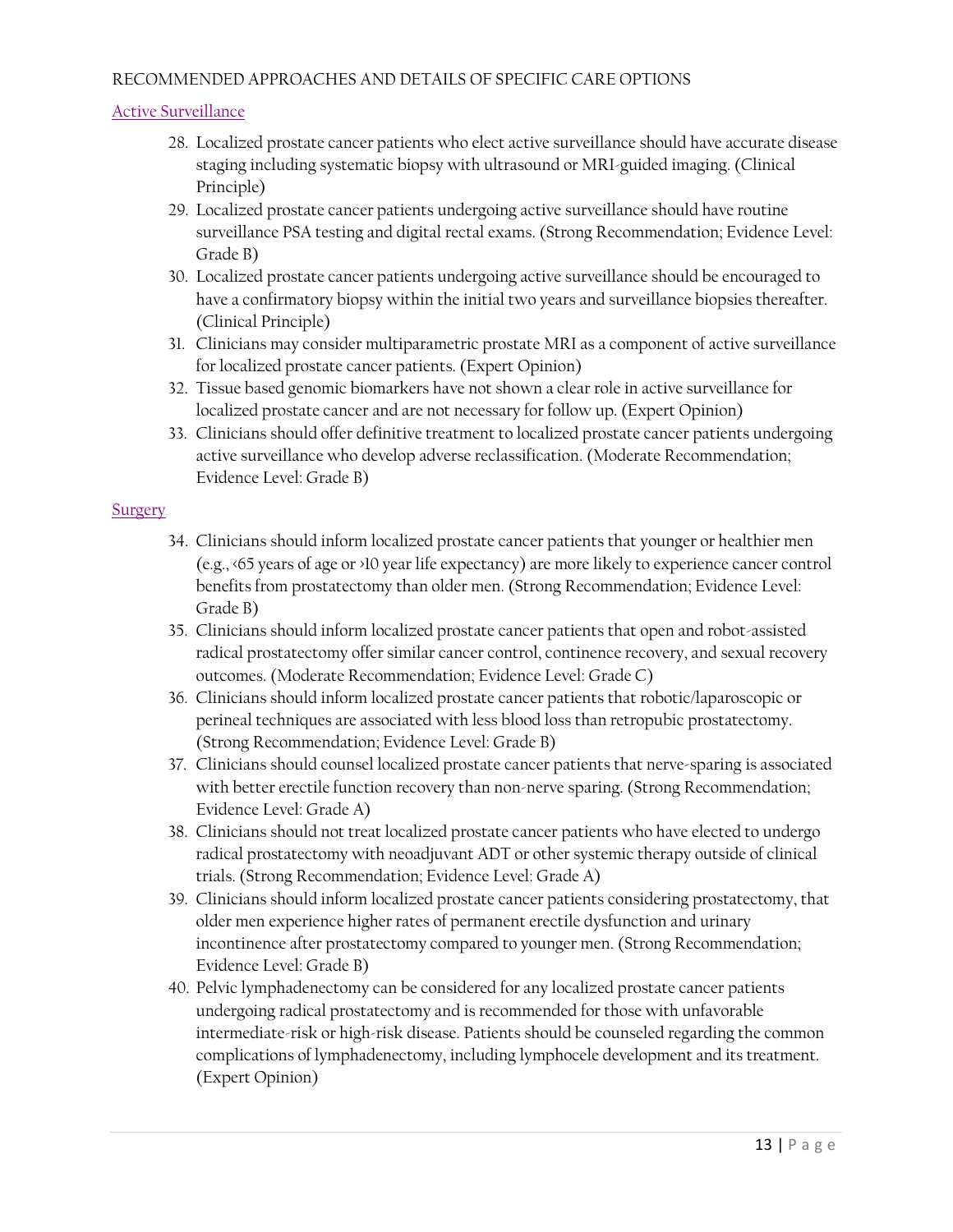41. Clinicians should inform localized prostate cancer patients with unfavorable intermediaterisk or high-risk prostate cancer about benefits and risks related to the potential option of adjuvant radiotherapy when locally extensive prostate cancer is found at prostatectomy. (Moderate Recommendation; Evidence Level: Grade B)

# <span id="page-13-0"></span>[Radiation Therapy](#page-8-0)

- 42. Clinicians may offer single modality external beam radiotherapy or brachytherapy for patients who elect radiotherapy for low-risk localized prostate cancer. (Clinical Principle)
- 43. Clinicians may offer external beam radiotherapy or brachytherapy alone or in combination for favorable intermediate-risk localized prostate cancer. (Clinical Principle)
- 44. Clinicians should offer 24-36 months of ADT as an adjunct to either external beam radiotherapy alone or external beam radiotherapy combined with brachytherapy to patients electing radiotherapy for high-risk localized prostate cancer. (Strong Recommendation; Evidence Level: Grade A)
- 45. Clinicians should inform localized prostate cancer patients that use of ADT with radiation increases the likelihood and severity of adverse treatment-related events on sexual function in most men and can cause other systemic side effects. (Strong Recommendation; Evidence Level: Grade B)
- 46. Clinicians should consider moderate hypofractionation when the localized prostate cancer patient (of any risk category) and clinician decide on external beam radiotherapy to the prostate (without nodal radiotherapy). (Moderate Recommendation; Evidence Level: Grade B)
- 47. For localized prostate cancer patients with obstructive, non-cancer-related lower urinary function, surgical approaches may be preferred. If radiotherapy is used for these patients or those with previous significant transurethral resection of the prostate, low-dose rate brachytherapy should be discouraged. (Moderate Recommendation; Evidence Level: Grade C)
- 48. Clinicians should inform localized prostate cancer patients who are considering proton beam therapy that it offers no clinical advantage over other forms of definitive treatment. (Moderate Recommendation; Evidence Level: Grade C)
- 49. Clinicians should inform localized prostate cancer patients considering brachytherapy that it has similar effects as external beam radiotherapy with regard to erectile dysfunction and proctitis but can also exacerbate urinary obstructive symptoms. (Expert Opinion)

# Whole Gland Cryosurgery

- 50. Clinicians may consider whole gland cryosurgery in low- and intermediate-risk localized prostate cancer patients who are not suitable for either radical prostatectomy or radiotherapy due to comorbidities yet have >10 year life expectancy. (Expert Opinion)
- 51. Clinicians should inform localized prostate cancer patients considering whole gland cryosurgery that cryosurgery has similar progression-free survival as did non-dose escalated external beam radiation (also given with neoadjuvant hormonal therapy) in low- and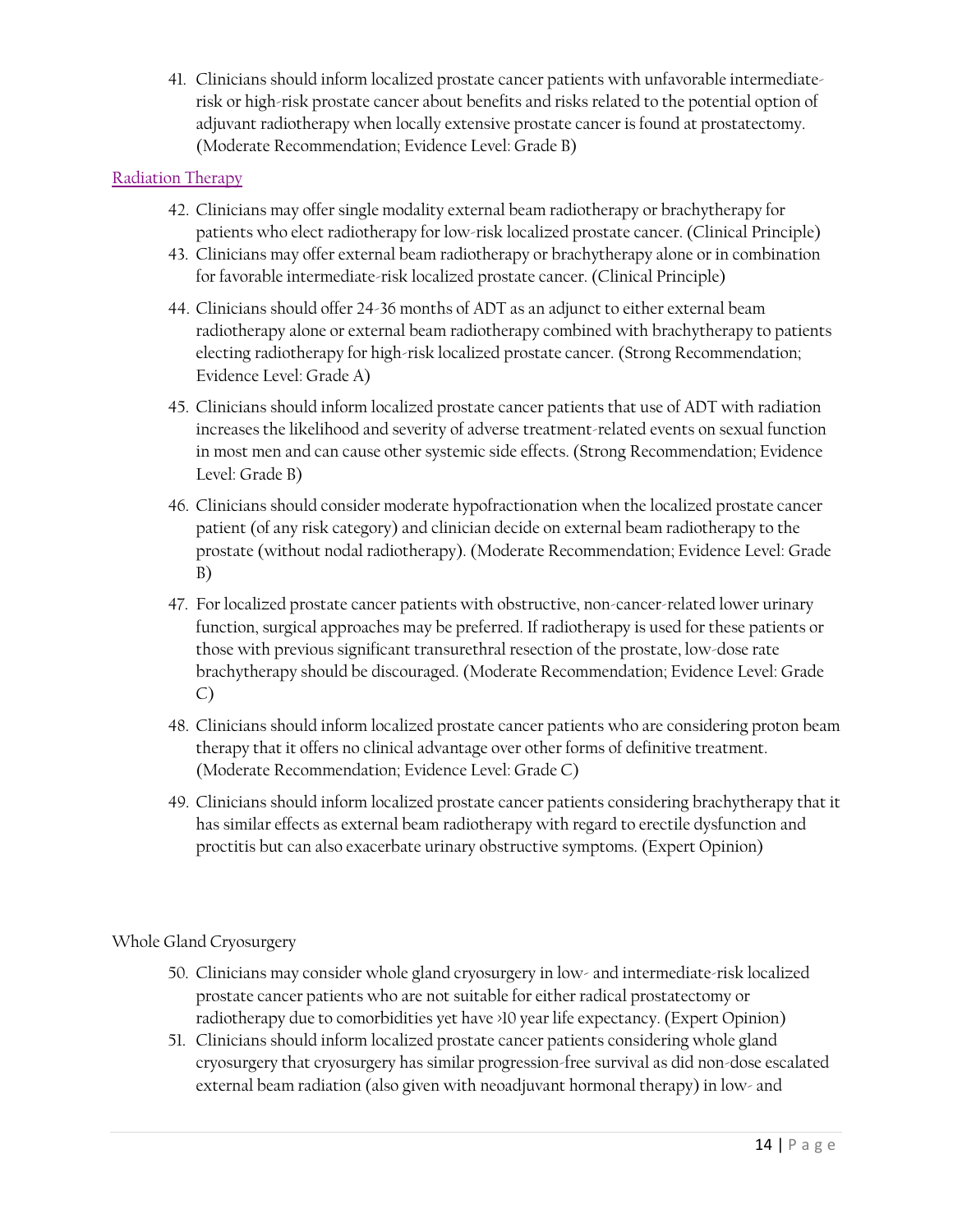intermediate-risk disease, but conclusive comparison of cancer mortality is lacking. (Conditional Recommendation; Evidence Level: Grade C)

- 52. Defects from prior transurethral resection of the prostate are a relative contraindication for whole gland cryosurgery due to the increased risk of urethral sloughing. (Clinical Principle)
- 53. For whole gland cryosurgery treatment, clinicians should utilize a third or higher generation, argon-based cryosurgical system for whole gland cryosurgery treatment. (Clinical Principle)
- 54. Clinicians should inform localized prostate cancer patients considering cryosurgery that it is unclear whether or not concurrent ADT improves cancer control, though it can reduce prostate size to facilitate treatment. (Clinical Principle)
- 55. Clinicians should inform localized prostate cancer patients considering whole gland cryosurgery that erectile dysfunction is an expected outcome. (Clinical Principle)
- 56. Clinicians should inform localized prostate cancer patients considering whole gland cryosurgery about the adverse events of urinary incontinence, irritative and obstructive urinary problems. (Strong Recommendation; Evidence Level: Grade B)

# HIFU and Focal Therapy

- 57. Clinicians should inform those localized prostate cancer patients considering focal therapy or HIFU that these treatment options lack robust evidence of efficacy. (Expert Opinion)
- 58. Clinicians should inform localized prostate cancer patients who are considering HIFU that even though high HIFU is approved by the FDA for the destruction of prostate tissue, it is not approved explicitly for the treatment of prostate cancer (Expert Opinion).
- 59. Clinicians should advise localized prostate cancer patients considering HIFU that tumor location may influence oncologic outcome. Limiting apical treatment to minimize morbidity increases the risk of cancer persistence. (Moderate Recommendation; Evidence Level: Grade C)
- 60. As prostate cancer is often multifocal, clinicians should inform localized prostate cancer patients considering focal therapy that focal therapy may not be curative and that further treatment for prostate cancer may be necessary. (Expert Opinion)